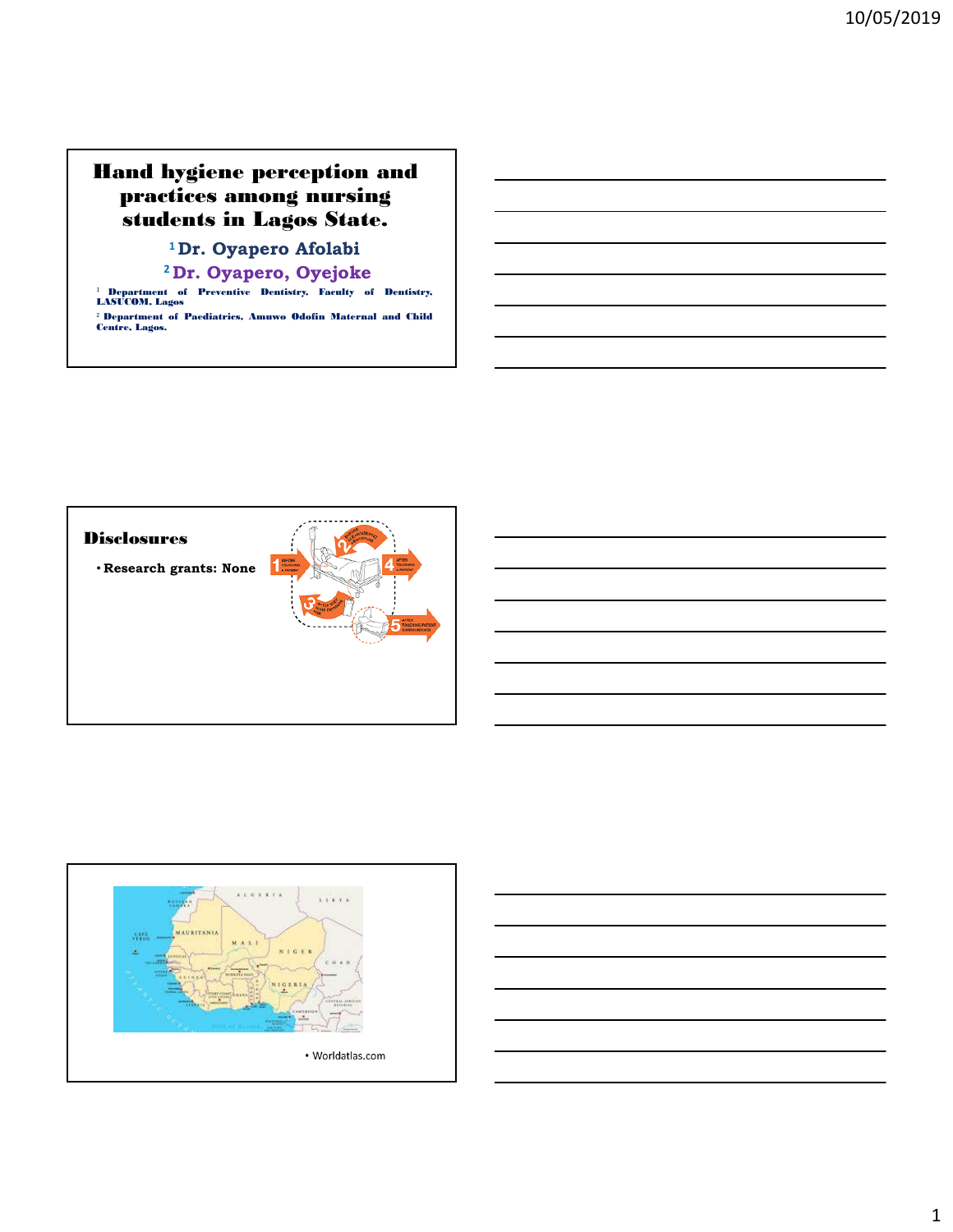

#### Background

OA1 DA<sub>2</sub>

- Against the background of Ebola haemorrhagic disease, Lassa fever and other contagious diseases ravaging parts of<br>West Africa and the implication of the contaminated hands<br>of health-care professionals (HCPs) as a vector in the transmission of potentially pathogenic organisms;
- The burden of Health care-associated infection (HCAI) in developing countries due to understaffing, poor sanitation, scarcity of basic equipment, limited financial resources.
- An adverse social and political milieu in populations generally affected by malnutrition and other types of infections that increase the risk of HCAI.1,2

### Background **&**

- Nurses are with the patient more than any other HCP, and play very critical roles - observing, caring and ensuring that patients receive high-quality care.3
- The only Ebola outbreak in Nigeria illustrates this fact since the first Nigerian victim, who eventually died was a nurse-HER FIRST DAY AT HER NEW JOB!
- Some investigators have underscored the deficiency of many undergraduate programs to effectually train students of various clinical disciplines,4 possibly indicative of an underlying link between undergraduate education and poor compliance with infection control guidelines.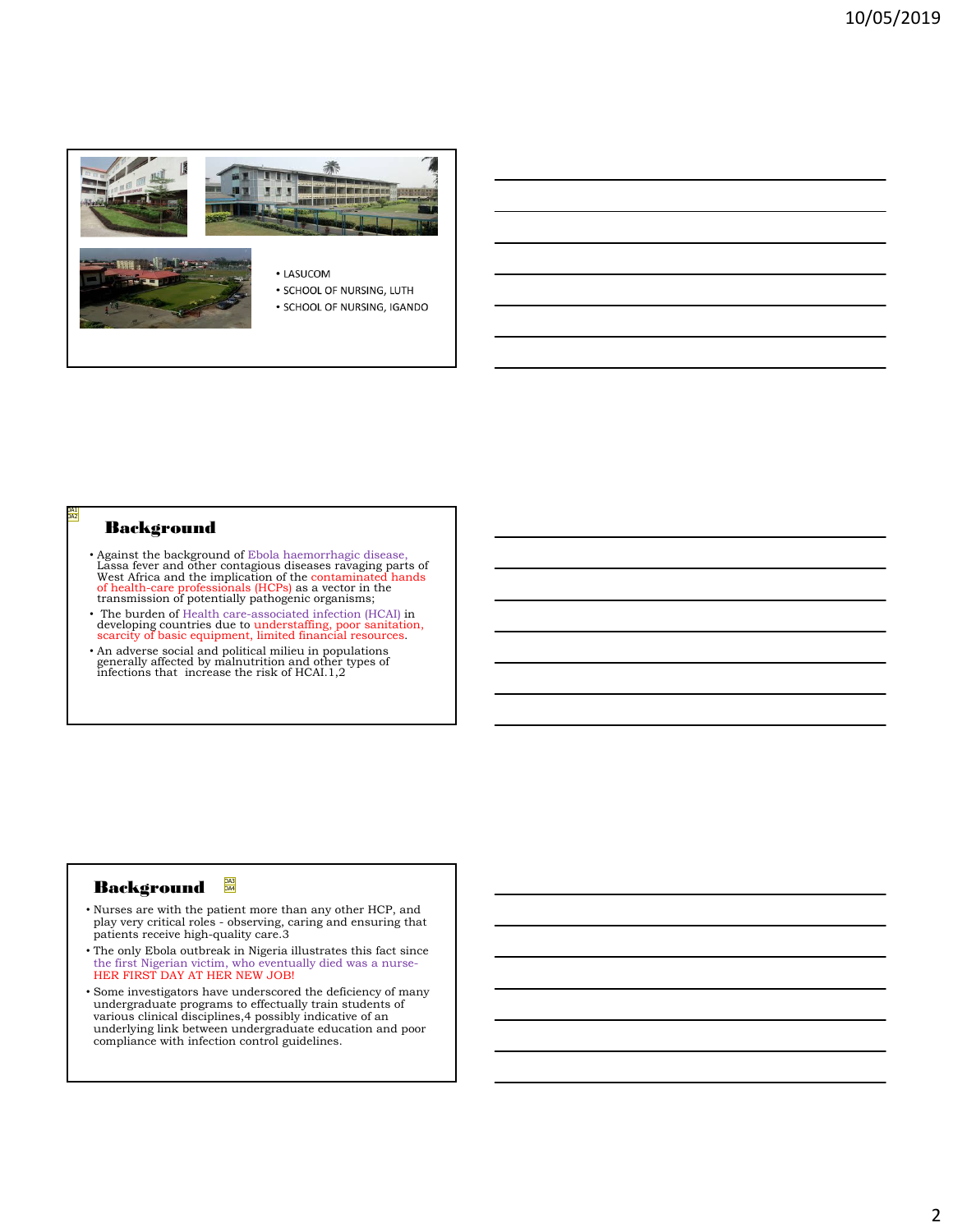- **OA1** Allegranzi B, Pittet D. Healthcare-associated infection in developing countries: simple solutions to meet complex challenges. Infection Control and Hospital Epidemiology. 2007;28:1323–1327 OYAPERU AFOLABI, 27/04/2019
- **OA2** Pittet D, et al. Infection control as a major World Health Organization priority for developing countries. Journal of Hospital Infection. 2008;68:285–292. OYAPERU AFOLABI, 27/04/2019

#### **Slide 6**

- **OA3** Agency for Healthcare Research and Quality, U.S. Department of Health & Human Services (AHRQ). (2015). Nursing and patient safety. Retrieved from psnet.ahrq.gov/primer.aspx?primerID=22 OYAPERU AFOLABI, 27/04/2019
- **OA4** Jennings-Sanders A, Jury L. Assessing methicillin-resistant Staphylococcus aureus knowledge among nursing students. Nurse Educ Today. 2010;30:789–93 OYAPERU AFOLABI, 27/04/2019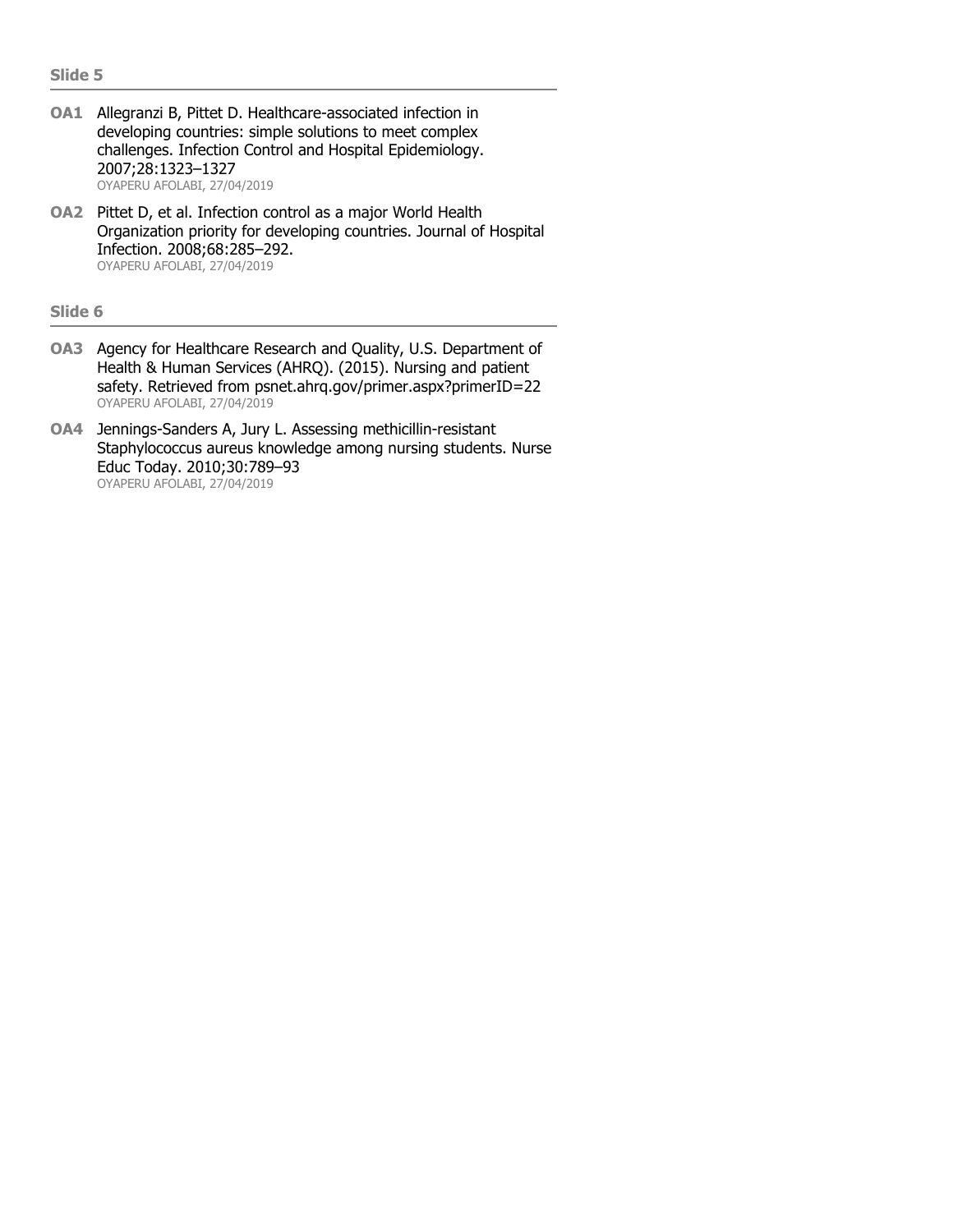#### Study Objectives

#### Primary Objective

We assessed hand hygiene (HH) perception and practices among a cohort of nursing students at three nursing schools in Lagos State.

Secondary Objectives

-to assess their knowledge regarding hand hygiene practices.

-their beliefs about infection risk.

-to explore their self-reported practices.

-Determine association between dependent and independent variables.

## Material and methods

………Study Design -A descriptive, cross sectional study.

**-**210 nursing students were recruited from:

● School Of Nursing, Lagos State University College Of Medicine

- School Of Nursing, Lagos University Teaching Hospital; and the
- Lagos State School of Nursing, Igando.

• A multistage probability sampling method

- Stratification of the students into the three levels
- Simple random sampling at the second stage using the nominal roll of students as the sampling frame.

### **Questionnaire**

OA5

A self-administered HH questionnaire developed by van de Mortel (2009) –(modified) with 5 sections was used for data collection.

- Socio-demographic characteristics of the study participants,
- The modified Hand Hygiene questionnaire which had ten multiple-choice questions that assessed basic HH knowledge;
- 13 Likert scale inquiries that assessed the students' opinions of the effectiveness of various teaching methods about HH;
- 23 Likert scale questions which assessed students' attitude and health belief about HH;
- 14 Likert scale questions on the students' practices of HH.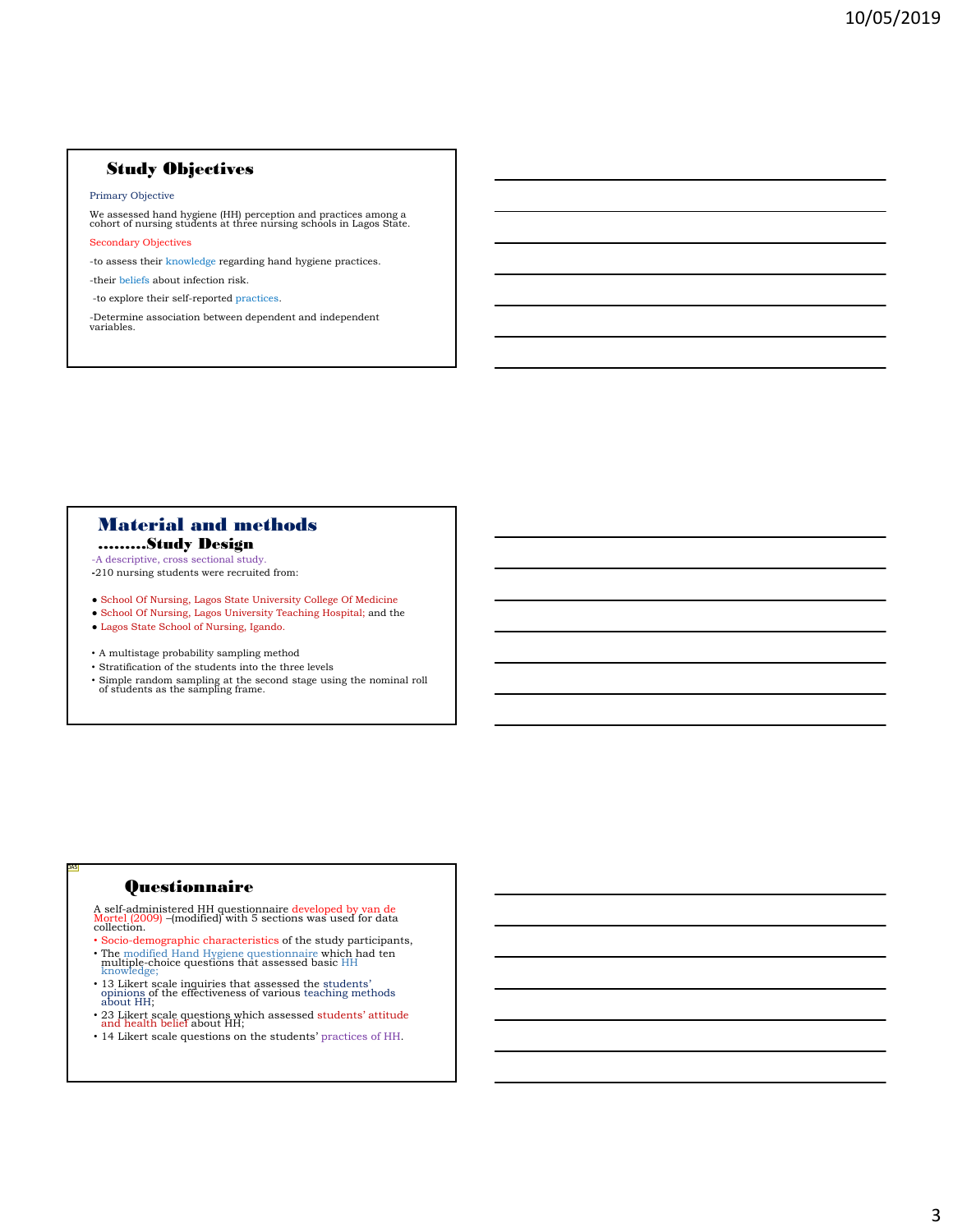**OA5** van de Mortel, TF 2009, 'Development of a questionnaire to assess health care students' hand hygiene knowledge, beliefs and practices', Australian Journal of Advanced Nursing, vol. 26, no. 3, pp. 9-16. OYAPERU AFOLABI, 27/04/2019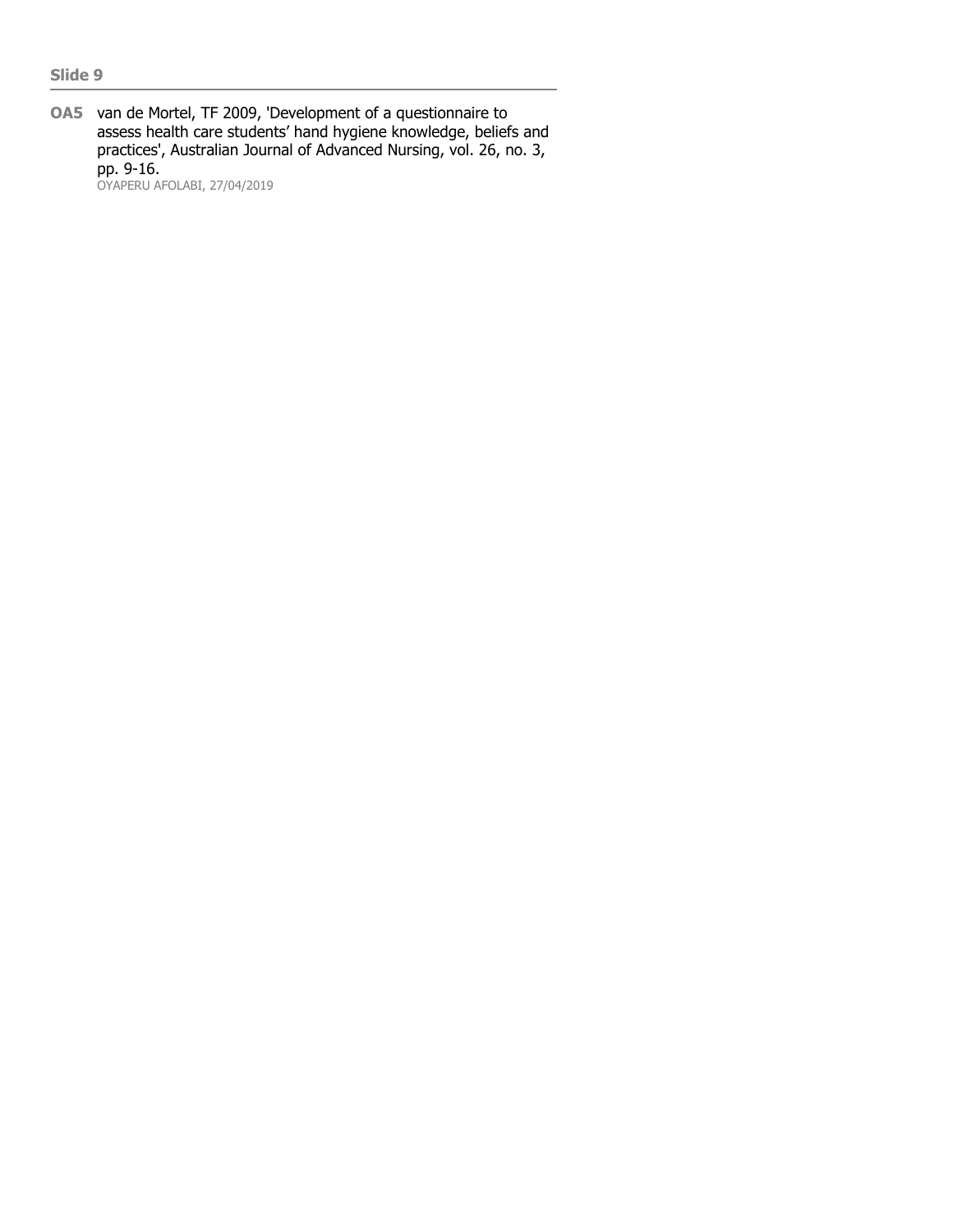#### Data analysis

- Data analysis: The data was analyzed using the Statistical Package for the Social Sciences (SPSS), version 20 (IBM Corp., Armonk, NY, USA).
- Scores on individual items in the scale ranged from 1 to 5.
- Multivariate linear and logistic regressions were done to assess significant predictors, with odds ratios (ORs) and 95% confidence intervals specified as the measures of association between predictors and outcome variables.
- $\bullet$  p < 0.05 was considered statistically significant.

#### **Results**

- The total number of participants recruited for this study were 210, of which 77.6% (n = 163) were female; highest proportion of participants were 19-21 years old (37.1%, n = 78).
- Majority of the respondents (45.2%, n = 95) were in their second year of study.
- The mean score on the hand hygiene beliefs scale was  $89.5 \pm 8.4$ , with scores ranging from  $23$  to  $88$  out of a possible high score of 115.
- The most positive health beliefs were associated with having HH emphasized by supervisors (3.63 ± 0.33); being a role model for HH (3.49 ± 0.47); and having it in the curriculum (3.38 ± 0.89);
- The worst was associated with imitating bad HH practices performed by senior colleague (1.42 ± 1.13).

| Table 1: Demographic characteristics of the study participants |               |  |
|----------------------------------------------------------------|---------------|--|
| Variable                                                       | Frequency (%) |  |
| Age                                                            |               |  |
| $\leq 18$                                                      | 32 (15.2)     |  |
| $19 - 21$                                                      | 78 (37.1)     |  |
| $22 - 24$                                                      | 48 (22.9)     |  |
| $25 - 27$                                                      | 27 (12.9)     |  |
| >28                                                            | 25 (11.9)     |  |
| Mean:SD                                                        | 22.3+3.9      |  |
| Gender                                                         |               |  |
| Female                                                         | 163 (77.6)    |  |
| Male                                                           | 47 (23.4)     |  |
| Year of study                                                  |               |  |
| First                                                          | 69 (32.8)     |  |
| Second                                                         | 95 (45.2)     |  |
| Third                                                          | 46 (22.0)     |  |
| School                                                         |               |  |
| LASUCOM                                                        | 60 (28.6)     |  |

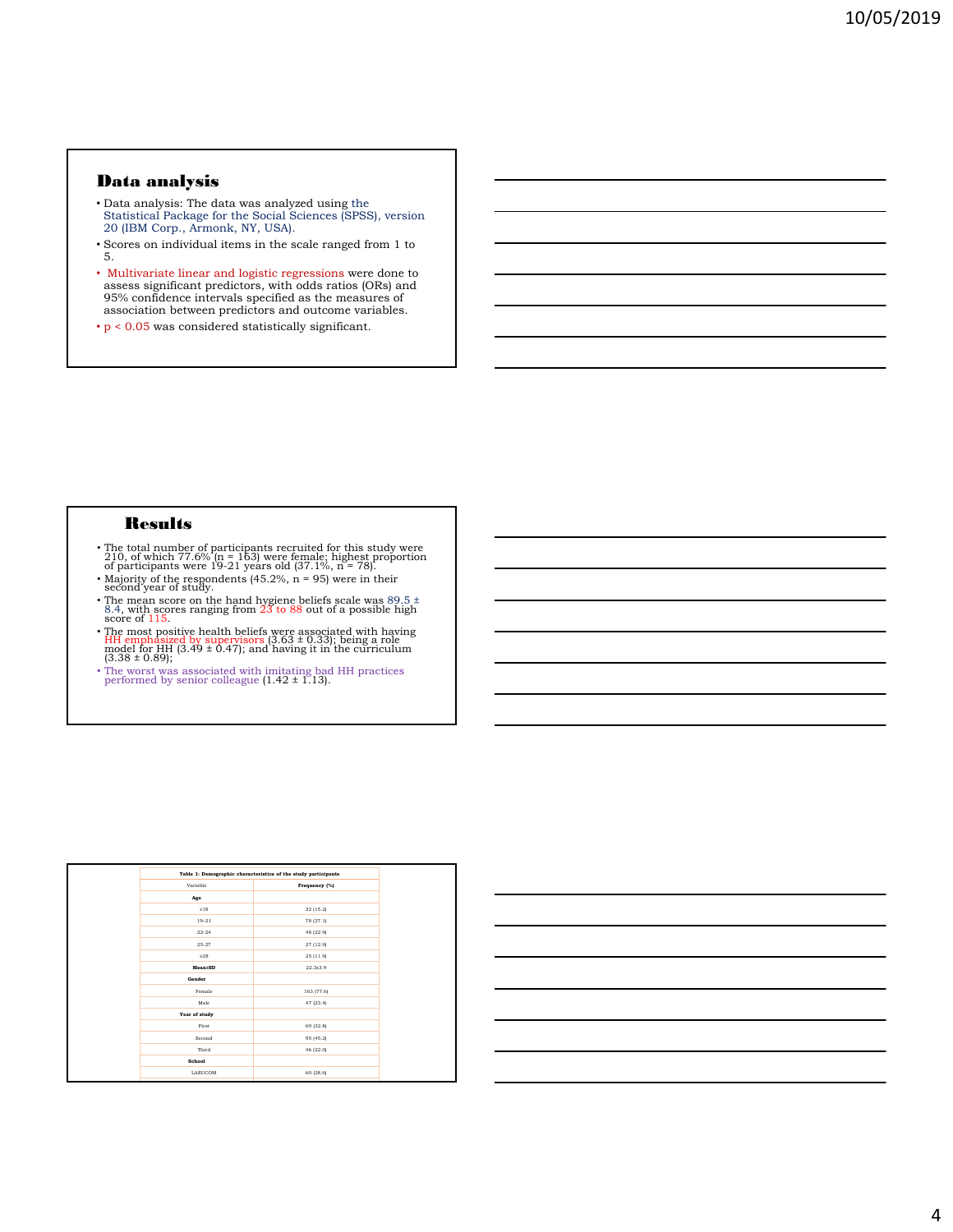#### **Results**

- The teaching methods that participants rated as the most effective were demonstration and clinical practice with mean scores of 3.55 ± 0.54 and 3.49 ± 0.62, respectively, out of a possible score of 5.
- The lowest rated methods included research articles and websites with more than half of the participants rating each as mildly effective or not effective.
- Student nurses in their 3rd year of study (OR = 1.98;<br>95% CI: 1.42–3.67), those with a higher risk perception<br>(OR = 1.41; 95% CI: 0.85–2.17) and those who perceived<br>the HH teaching methods they received as effective (OR

#### Results

- The frequency of HH performance is presented in percentages with scores ranging from 22.7% to 83.6%. A score of 100% signifies that HH is always performed on every indication.
- Caring for a wound (n=187 [89.0%] (  $3.97 \pm 0.66$ ) was associated mostly with the performance of HH, while HH was least performed before coming in contact with a patient. [n=48 [22.8%] -(1.48  $\pm$  1.23).
- Overall, 32.6% of the respondents had good knowledge, while 42.6% and 33.8% had positive attitude and good practices respectively.
- Nursing students from LUTH had the highest proportion with good scores -61.1%.

| Table 4: Self-reported hand hygiene practices of respondents |            |                 |  |  |  |
|--------------------------------------------------------------|------------|-----------------|--|--|--|
| <b>HH</b> practices                                          | Always     | Mean+SD         |  |  |  |
| After going to the toilet                                    | 155 (738)  | 3.66±0.29       |  |  |  |
| Before caring for a wound                                    | 91 (43.3)  | $3.01 \pm 1.01$ |  |  |  |
| After caring for a wound                                     | 187 (89.0) | 3.86±0.49       |  |  |  |
| After touching potentially contaminated objects              | 165 (78.6) | $3.79{\pm}0.66$ |  |  |  |
| After contact with blood or body fluids                      | 179 (85.2) | $2$ 98+0 73     |  |  |  |
| After inserting an invasive device                           | 129(61.4)  | $3.62{\pm}0.51$ |  |  |  |
| Before entering a patient's room                             | 102(48.6)  | $2.19{\pm}0.74$ |  |  |  |
| After contact with a patient's skin                          | 133 (63.3) | $2.46 \pm 0.61$ |  |  |  |
| After exiting a patient's room                               | 142 (67.6) | $3.67 \pm 0.73$ |  |  |  |
| Before suctioning a patient                                  | 108 (51.4) | $2.36 + 0.81$   |  |  |  |
| After contact with a patient's secretions                    | 168 (80.0) | $2.82{\pm}0.79$ |  |  |  |
| Before patient contact                                       | 63 (30.0)  | $1.83 + 1.22$   |  |  |  |
| After removing gloves                                        | 114 (54.3) | $2.52 \pm 0.69$ |  |  |  |
| 10 shows how and a short company final of the                | 147.00 Q   | 2.6613.00       |  |  |  |

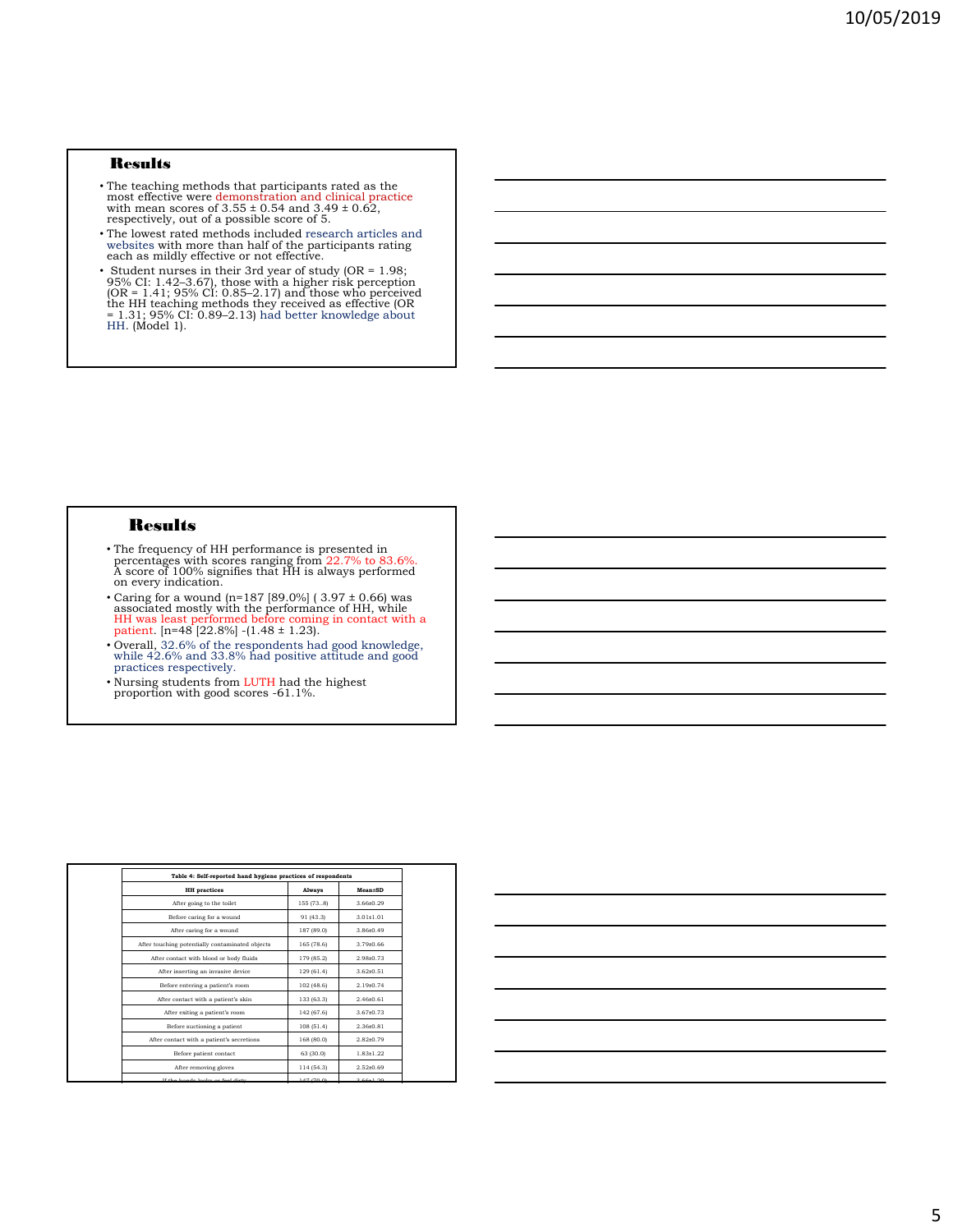#### Results

- The results of the linear regression model showed that third-year student nurses, student nurses with a higher risk perception, and those who do not follow the example of senior health-care worker when deciding whether
- Results of the multivariate logistic regression analysis, with the outcome variable of good self-reported HH practices, also revealed that the odds of appropriate behaviour were higher if the student nurses were in thei
- An appropriate behaviour was also more likely in student nurses with a higher risk perception (OR = 1.62; 95% CI: 1.12–2.59) (Model 3).

| <b>Variables</b>                                                            | OR adjusted            | 95% CI        | P              |
|-----------------------------------------------------------------------------|------------------------|---------------|----------------|
| Model 1: Knowledge about HH                                                 |                        |               |                |
| Log likelihood, x2, P                                                       | $-216.3, 11.48, 0.098$ |               |                |
| Educational level - year of study                                           |                        |               |                |
| First*                                                                      | 1.0                    |               |                |
| Second                                                                      | 1.28                   | $0.76 - 2.14$ | 0.166          |
| Third                                                                       | 1.89                   | 1.24-3.36     | 0.003*         |
| Student nurses with higher risk perception                                  | 1.53                   | $1.04 - 2.37$ | 0.008*         |
| Perceived effectiveness of HH teaching methods                              | 1.28                   | $0.93 - 2.25$ | 0.118          |
| <b>Variables</b>                                                            | Coefficient            | $\epsilon$    | P              |
| Model 2: Positive attitude/beliefs about HH                                 |                        |               |                |
| F. P. R <sup>o</sup>                                                        | 5.08. 0.0001. 4.92%    |               |                |
| Educational level - year of study                                           |                        |               |                |
| First*                                                                      | 1.0                    |               |                |
| Third                                                                       | 0.3                    | 1.71          | 0.048*         |
| Constant                                                                    |                        |               |                |
| Student nurses with higher risk perception                                  | 0.29                   | 1.94          | $0.025*$       |
| Student nurses who do not follow the example of                             | 0.22                   | 1.79          | 0.043*         |
| senior health-care worker when deciding whether or                          |                        |               |                |
| not to perform HH                                                           |                        |               |                |
| <b>Variables</b>                                                            | OR adjusted            | 95% CI        | $\overline{P}$ |
| Model 3: Good self-reported HH practices                                    |                        |               |                |
| Log likelihood, x2, P                                                       | 259.42.22.18.0.0009    |               |                |
| Educational level - year of study                                           |                        |               |                |
| First*                                                                      | 1.0                    |               |                |
| Second                                                                      | 1.42                   | $0.73 - 1.91$ | 0.144          |
| Third                                                                       | 1.87                   | $1.17 - 4.18$ | 0.013*         |
| Student nurses with a higher risk perception                                | 1.62                   | $1.12 - 2.59$ | $0.021*$       |
| Student nurses who do not follow the example of                             | 1.49                   | $1.04 - 2.89$ | 0.024*         |
| senior health-care worker when deciding whether or                          |                        |               |                |
| not to perform HH                                                           |                        |               |                |
| *Reference group, CI: Confidence interval, OR: Odds ratio, HH: Hand hygiene |                        |               |                |

## Discussion **DA6**



- -Descriptive design and self reported
- 
- -No proxy or direct observation. -However the first Nigerian study to assess multiple nursing school students.
- 
- Nursing is an exceptionally hazardous occupation and Nurses<br>• Constitute the highest percentage of frontline HCP.<br>• They devote more time to patient care than other HCPs, and hence<br>their compliance with HH recommendation
-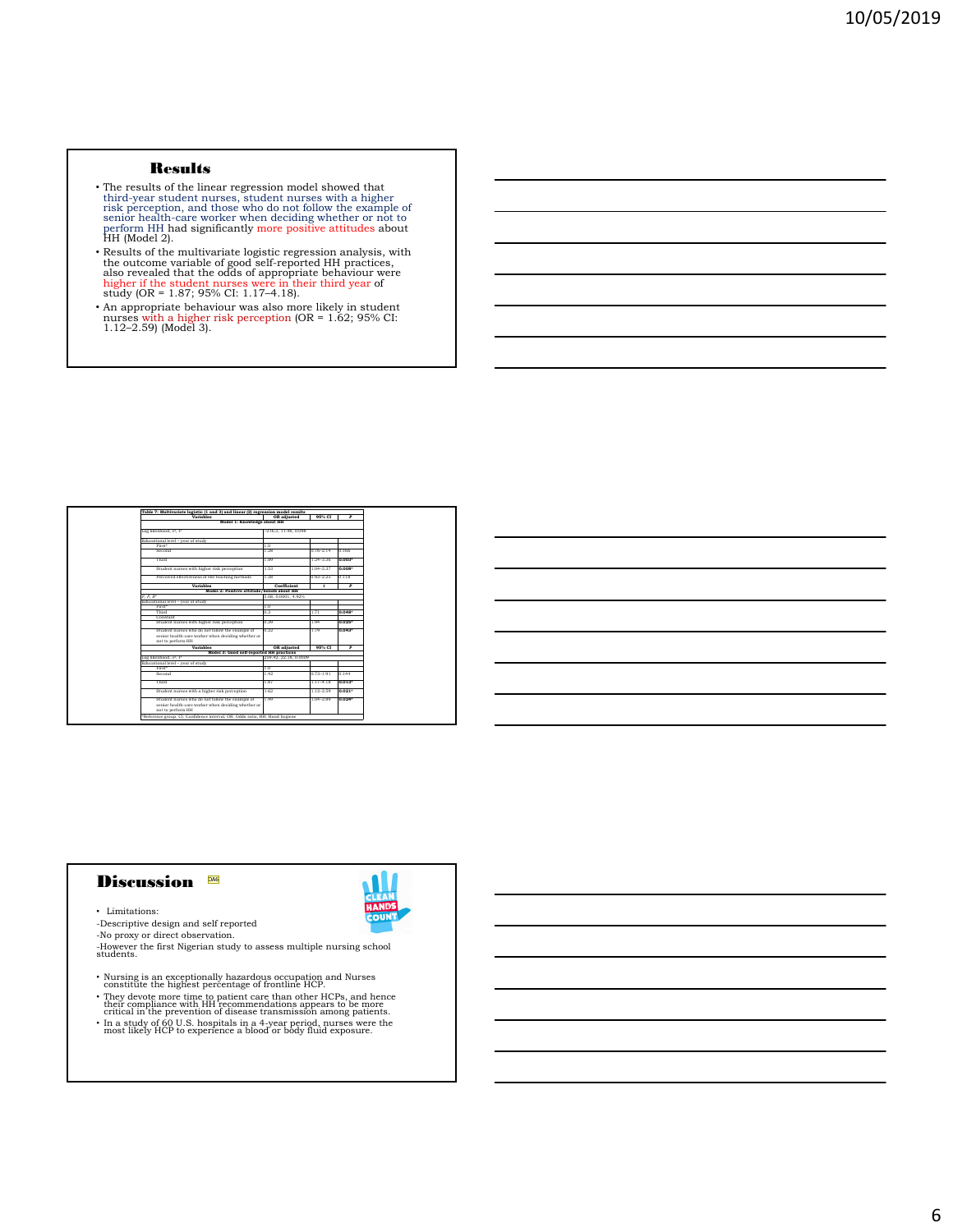**OA6** Occupational outlook handbook, 2002–2003 edition. Washington: U.S. Department of Labor, Bureau of Labor Statistics; 1999. OYAPERU AFOLABI, 27/04/2019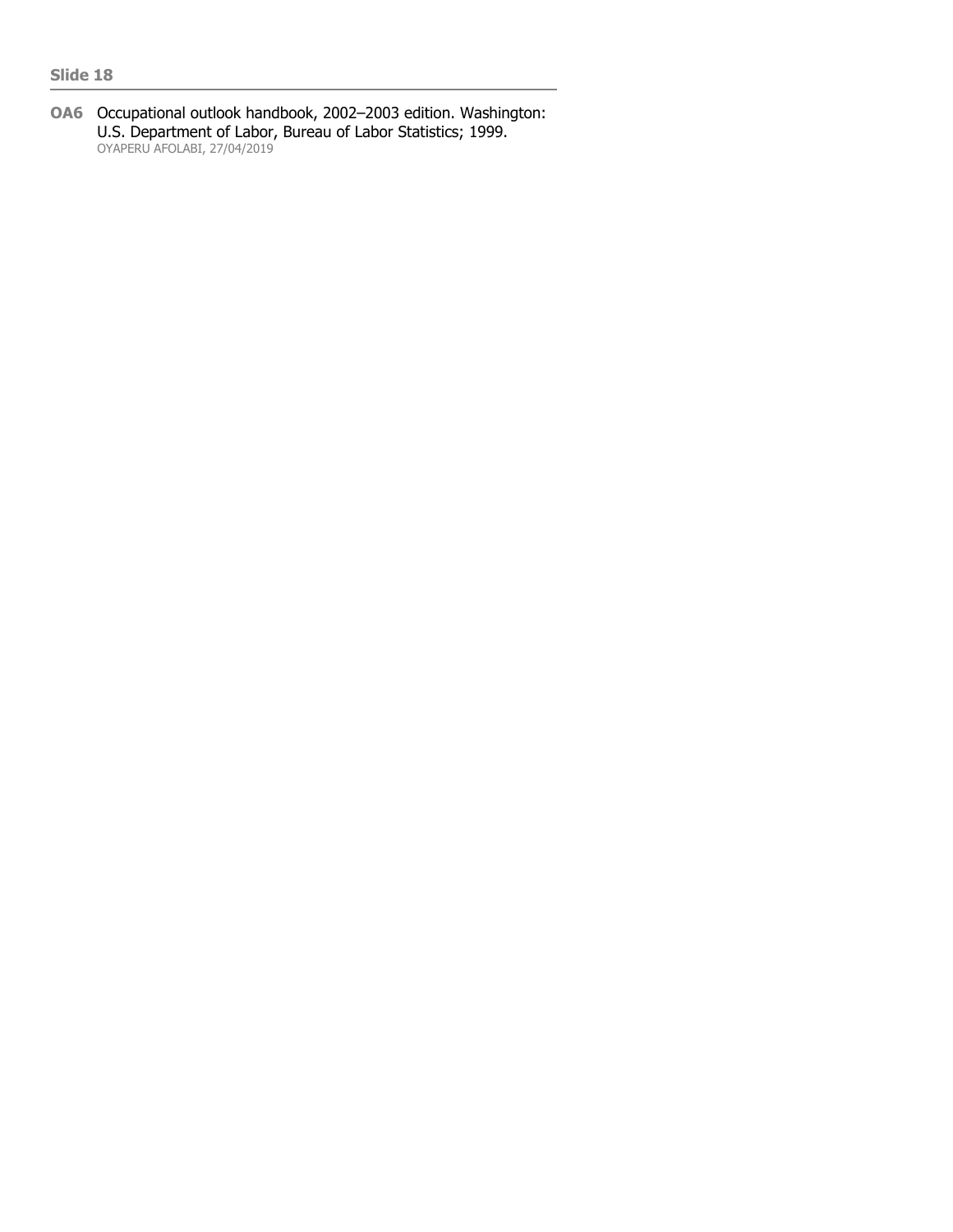#### **Discussion**



- There were obvious deficits in the cognitive, affective, and behavioural domains of the respondents with regard to HH.
- Our study respondents had little interest in research articles, information from websites, computer simulations on HH. They preferred didactic instructions and traditional learning modes.
- The reasons mentioned in the literature for preferring human sources to evidence-based information include convenience, an apparent lack of computer skills, and avoidance of large amounts of retrieved information which has to be read, analyzed, and evaluated.

#### **Discussion**



- Concerning the attitude of the participants, the most positive health beliefs were associated with being a role model for HH and having HH emphasized by supervisors.
- Experienced nurses should be role models for less-experienced staff members and must model safe behaviour, thus changing the culture of poor compliance.
- The first out of the  $5$  moments of HH ( Before touching a patient) was poorly adhered to. Compliance with HH was gréatest with moment 3 ( After body fluid exposure<br>risk).
- They were obviously more concerned about contacting infections rather than transmitting it to patients.

#### **Discussion**





- The outbreak of Ebola hemorrhagic fever in Nigeria in 2012 due to its importation into the country by a Liberian National made these deficiencies obvious even though the public health institutions in the country eventually rose to the occasion.
- This was after a period of ill preparedness and glaring deficiencies in compliance to standard precaution protocols.
- The increasing presence of new and evolving pathogens in health-care environments and the effect of clinician education on reducing the spread of HAIs points to an urgent need to review the present curriculum.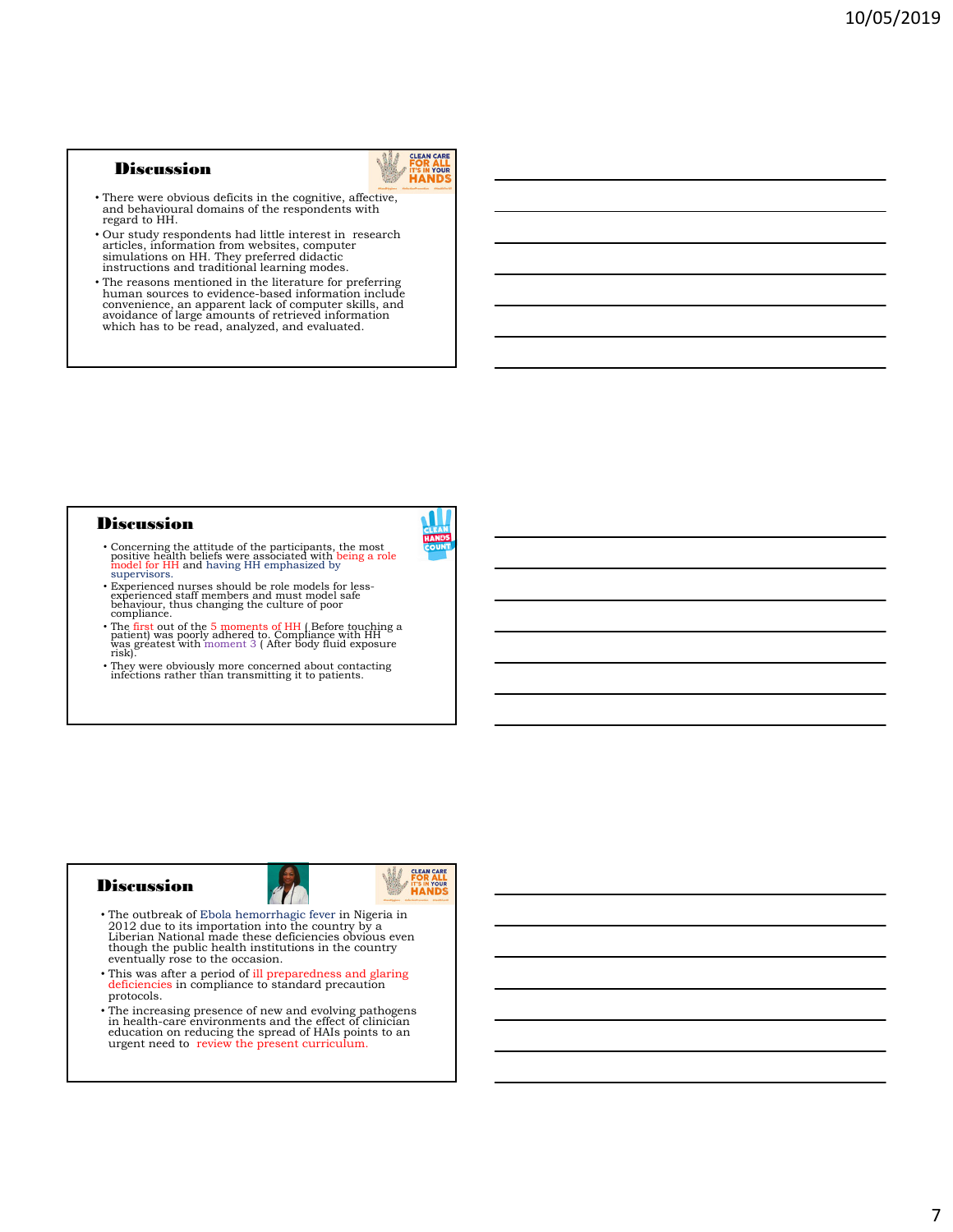## Discussion



- While it is imperative to instruct HCPs about the theoretical and practical aspects of HH, it must however be noted that there are other administrative barriers to compliance.
- Provision of materials and equipment for HH such as regular water supply, sinks, waste disposal facilities, alcohol-based hand rubs, and disposable paper towels are insufficient in resource-constrained countries like Nigeria.
- It is imperative that these additional barriers to HH practice are eliminated if proper compliance is anticipated.

## **Conclusion**

- The study participants had inadequate knowledge of HH, erroneous health beliefs, and deficient practices.
- It also showed that they were inadequately exposed to evidence-based information sources.
- Nursing students can impact future HH compliance and the outcomes from this study underscores the importance of adequately incorporating HH into their academic curriculum.
- Improved funding of the health sector is also advocated.

# Acknowledgments ipac pc1 •IFIC •IPAC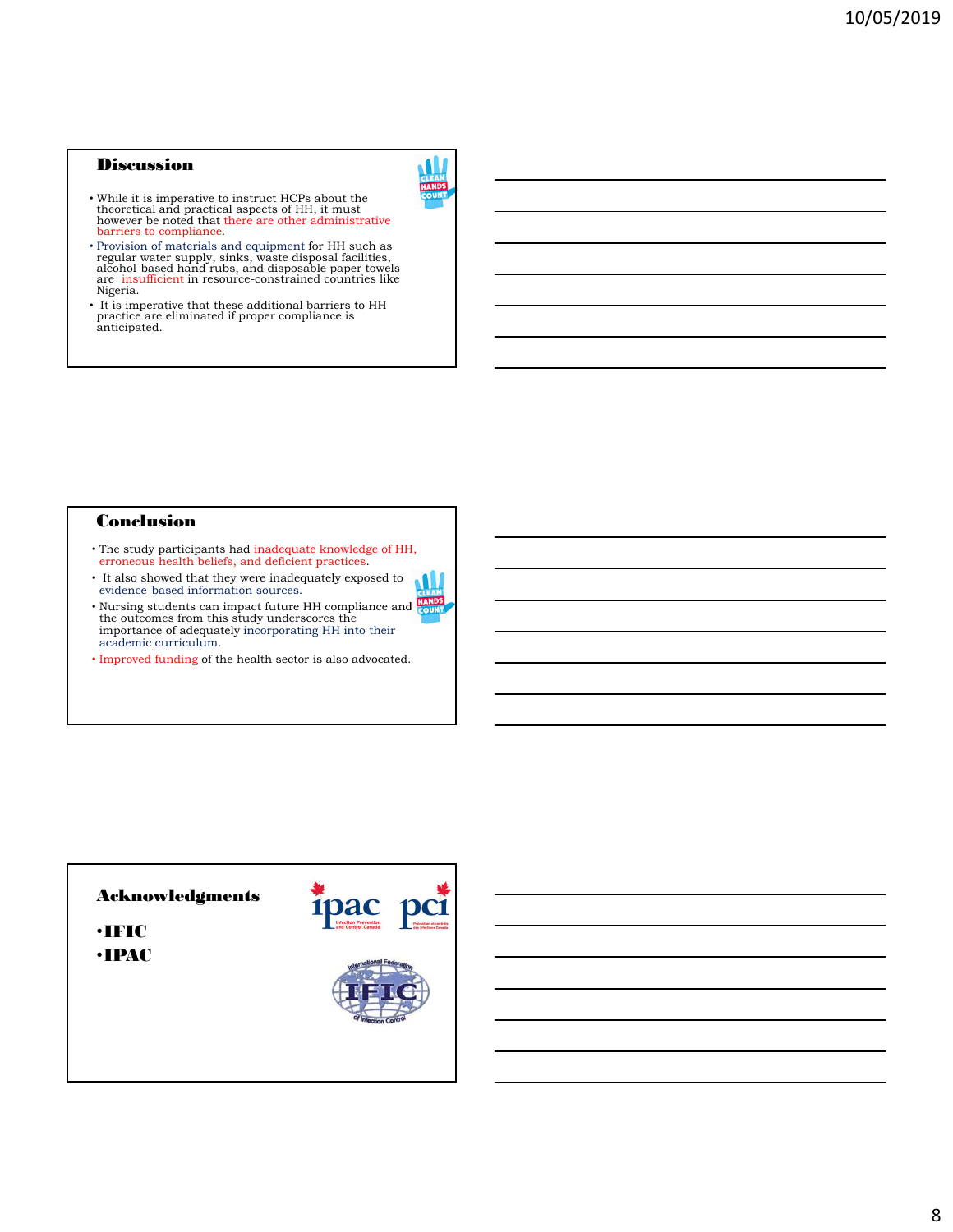**OA7** Ward DJ. The role of education in the prevention and control of infection: A review of the literature. Nurse Educ Today. 2011;31:9–17. OYAPERU AFOLABI, 28/04/2019